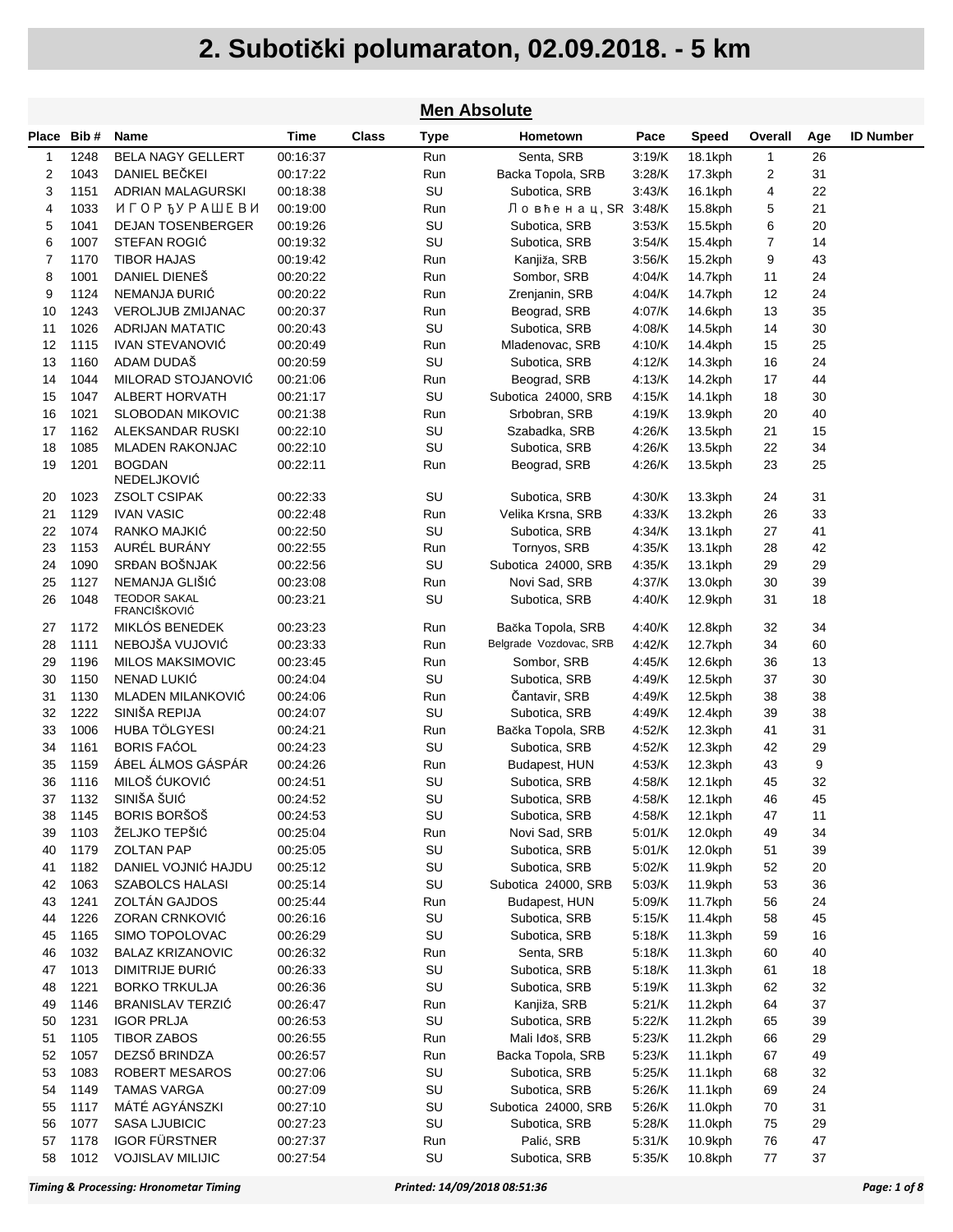|            |              |                                          |                      |              |             | <b>Men Absolute</b>                  |                  |                  |            |                |                  |
|------------|--------------|------------------------------------------|----------------------|--------------|-------------|--------------------------------------|------------------|------------------|------------|----------------|------------------|
|            | Place Bib#   | <b>Name</b>                              | Time                 | <b>Class</b> | <b>Type</b> | Hometown                             | Pace             | <b>Speed</b>     | Overall    | Age            | <b>ID Number</b> |
| 59         | 1183         | <b>KRISTIJAN ČIK</b>                     | 00:28:06             |              | SU          | Subotica, SRB                        | 5:37/K           | 10.7kph          | 80         | 25             |                  |
| 60         | 1062         | ATILA MOLNAR GABOR                       | 00:28:12             |              | Run         | Senta, SRB                           | 5:38/K           | 10.6kph          | 81         | 55             |                  |
| 61         | 1168         | <b>JÁNOS BERTA</b>                       | 00:28:15             |              | Run         | Ballószög, HUN                       | 5:39/K           | 10.6kph          | 83         | 48             |                  |
| 62         | 1010         | <b>ZOLTAN PINTER</b>                     | 00:28:51             |              | SU          | Szabadka, SRB                        | 5.46/K           | 10.4kph          | 90         | 43             |                  |
| 63         | 1147         | MIROSLAV TERZIĆ                          | 00:28:55             |              | Run         | Kanjiža, SRB                         | 5:47/K           | 10.4kph          | 91         | 66             |                  |
| 64         | 1152         | ROBERT BENEDEK                           | 00:29:04             |              | SU          | Subotica, SRB                        | 5:49/K           | 10.3kph          | 93         | 31             |                  |
| 65         | 1064         | DUŠAN ROKNIĆ                             | 00:29:07             |              | Run         | Sremska Mitrovica, SRB               | 5:49/K           | 10.3kph          | 95         | 35             |                  |
| 66         | 1106         | NIKOLA STANTIĆ                           | 00:29:08             |              | SU          | Subotica, SRB                        | 5:49/K           | 10.3kph          | 96         | 34             |                  |
| 67         | 1242         | <b>BOJAN ENGI</b>                        | 00:29:08             |              | SU          | Subotica 24000, SRB                  | 5:49/K           | 10.3kph          | 97         | 27             |                  |
| 68         | 1211         | <b>TIHAMER FUTO</b>                      | 00:29:12             |              | Run         | Čantavir, SRB                        | 5:50/K           | $10.3$ kph       | 99         | 36             |                  |
| 69         | 1122         | LUKA SKENDEROVIC                         | 00:29:18             |              | SU          | Subotica, SRB                        | 5.51/K           | $10.2$ kph       | 100        | 12             |                  |
| 70         | 1016         | <b>MIODRAG LEKIN</b>                     | 00:29:18             |              | SU          | Subotica, SRB                        | 5.51/K           | $10.2$ kph       | 101        | 33             |                  |
| 71         | 1158         | <b>BOJAN POPOVIC</b>                     | 00:29:21             |              | Run         | Novi Sad, SRB                        | 5.52/K           | $10.2$ kph       | 102        | 27             |                  |
| 72         | 1217         | <b>VLADIMIR PAVIĆ</b>                    | 00:29:24             |              | SU          | Suotica, SRB                         | 5:53/K           | $10.2$ kph       | 103        | 40             |                  |
| 73         | 1156         | PERO PEJIĆ                               | 00:29:29             |              | SU          | Subotica, SRB                        | 5:54/K           | $10.2$ kph       | 104        | 38             |                  |
| 74         | 1157         | MIRJANA RODIĆ PEJIĆ                      | 00:29:29             |              | SU          | Subotica, SRB                        | 5.54/K           | $10.2$ kph       | 105        | 36             |                  |
| 75         | 1137         | STRAHINJA MARUNIĆ                        | 00:29:38             |              | SU          | Subotica, SRB                        | 5:55/K           | $10.1$ kph       | 107        | 28             |                  |
| 76         | 1136         | NEMANJA MARUNIĆ                          | 00:29:38             |              | Run         | Novi Sad, SRB                        | 5:55/K           | 10.1kph          | 108        | 33             |                  |
| 77         | 1003         | MIRKO POPOVIĆ                            | 00:29:55             |              | Run         | Beograd, SRB                         | 5:59/K           | $10.0$ kph       | 110        | 51             |                  |
| 78         | 1008         | <b>VLADIMIR NIKOLIC</b>                  | 00:29:56             |              | Run         | Beograd, SRB                         | 5:59/K           | $10.0$ kph       | 111        | 35             |                  |
| 79         | 1020         | TIBOR ÁGOSTON                            | 00:30:08             |              | Run         | Szendehely, HUN                      | 6.01/K           | $10.0$ kph       | 113        | 47             |                  |
| 80         | 1125         | FERENC BOĐO                              | 00:30:18             |              | SU          | Subotica 24000, SRB                  | 6:03/K           | 9.9kph           | 117        | 55             |                  |
| 81         | 1232         | <b>GABOR VERES</b>                       | 00:30:23             |              | SU          | Subotia, SRB                         | 6.04/K           | 9.9kph           | 118        | 49             |                  |
| 82         | 1005         | ÁKOS ZSÁLIG                              | 00:30:30             |              | Run         | Komló, HUN                           | 6.06/K           | 9.8kph           | 119        | 50             |                  |
| 83         | 1180         | LASLO GOGOLAK                            | 00:30:43             |              | SU          | Subotica, SRB                        | 6.08/K           | 9.8kph           | 124        | 34             |                  |
| 84         | 1176         | <b>BORKO RASTOVIĆ</b>                    | 00:30:47             |              | SU          | Subotica, SRB                        | 6.09/K           | 9.8kph           | 125        | 42             |                  |
| 85         | 1181         | MIKLOŠ POT                               | 00:30:51             |              | Run         | Novi Sad, SRB                        | 6.10/K           | 9.7kph           | 127        | 46             |                  |
| 86         | 1210         | LASLO ANĐAL                              | 00:30:54             |              | SU          | Subotica, SRB                        | 6:11/K           | 9.7kph           | 128        | 50             |                  |
| 87         | 1107         | NIKOLA PLANKOŠ                           | 00:30:57             |              | SU          | Subotica, SRB                        | 6:11/K           | 9.7kph           | 129        | 66             |                  |
| 88         | 1114         | MIHAJLO PLANKOŠ                          | 00:30:58             |              | SU          | Subotic, SRB                         | 6.11/K           | 9.7kph           | 130        | 26             |                  |
| 89         | 1193         | STEVAN TUTORIĆ                           | 00:31:14             |              | SU          | Subotica 24000, SRB                  | 6:15/K           | 9.6kph           | 131        | 40             |                  |
| 90         | 1192         | UROŠ TUTORIĆ                             | 00:31:15             |              | SU          | Subotica, SRB                        | 6.15/K           | 9.6kph           | 132        | 11             |                  |
| 91         | 1138         | MIROSLAV BRAJKOV                         | 00:31:52             |              | SU          | Subotica, SRB                        | 6.22/K           | 9.4kph           | 139        | 33             |                  |
| 92         | 1120         | <b>VLADAN VUKMANOV</b><br>ŠIMOKOV        | 00:31:53             |              | Run         | Palić, SRB                           | 6:22/K           | 9.4kph           | 140        | 24             |                  |
| 93         | 1002         | DUŠAN MIJATOV                            | 00:31:57             |              | SU          | Subotica, SRB                        | 6:23/K           | 9.4kph           | 142        | 45             |                  |
| 94         | 1175         | ZDRAVKO BAŠIĆ                            | 00:32:02             |              | SU          | Subotica, SRB                        | 6.24/K           | 9.4kph           | 144        | 42             |                  |
|            |              | <b>PALKOVIĆ</b>                          |                      |              |             |                                      |                  |                  |            |                |                  |
| 95         | 1014         | ANTUN PONGRAČIĆ                          | 00:32:14             |              | Run         | Osijek, CRO                          | 6.27/K           | 9.3kph           | 147        | 46             |                  |
| 96         | 1173         | ŽELJKO BAŠIĆ PALKOVIĆ                    | 00:32:27             |              | SU          | Subotica, SRB                        | 6.29/K           | 9.2kph           | 151        | 51             |                  |
| 97         | 1027         | ATTILA KOVÁCS                            | 00:32:31             |              | Run         | Csantavér, SRB                       | 6.30/K           | 9.2kph           | 152        | 51             |                  |
| 98         | 1219         | <b>VLADIMIR SEDLIĆ</b>                   | 00:32:36             |              | SU          | Subotica, SRB                        | 6:31/K           | 9.2kph           | 153        | 40             |                  |
| 99         | 1218         | ALEKSANDAR SEDLIĆ                        | 00:32:39             |              | SU          | Subotica, SRB                        | 6:32/K           | 9.2kph           | 154        | $\overline{7}$ |                  |
| 100        | 1224         | REGINA CRNKOVIĆ                          | 00:32:59             |              | SU          | Subotica, SRB                        | 6:36/K           | 9.1kph           | 157        | 20             |                  |
| 101        | 1029         | <b>VIKTOR VASS</b>                       | 00:33:02             |              | Run         | Budapest, HUN                        | 6:36/K           | 9.1kph           | 158        | 40             |                  |
|            | 102 1089     | NEMANJA ĐURICA                           | 00:33:04             |              | Run         | Pančevo, SRB                         | 6:37/K           | 9.1kph           | 160        | 30             |                  |
| 103        | 1213         | <b>TOT KALMAN</b>                        | 00:33:27             |              | Run         | Segedin, HUN                         | 6.41/K           | 9.0kph           | 163        | 29             |                  |
| 104        | 1236         | ANDOR JUHAS                              | 00:33:28             |              | Run         | Stara Moravic, SRB                   | 6:41/K           | 9.0kph           | 164        | 30             |                  |
| 105        | 1141         | LEO AGYÁNSZKI                            | 00:34:03             |              | Run         | Čantavir, SRB<br>Stara moravica, SRB | 6:48/K           | 8.8kph           | 172        | 59             |                  |
| 106<br>107 | 1235<br>1069 | DENEŠ AĐAŠ                               | 00:34:37             |              | Run         |                                      | 6:55/K           | 8.7kph           | 177        | 28<br>36       |                  |
| 108        | 1186         | <b>MIRKO PAVKOV</b><br><b>HENRIK BUS</b> | 00:35:07             |              | Run         | Becej, SRB                           | 7:01/K           | 8.5kph           | 182        | 44             |                  |
|            |              |                                          | 00:35:37             |              | Run         | Horgoš, SRB                          | 7:07/K           | 8.4kph           | 183        |                |                  |
| 109        | 1185<br>1214 | ZSOLT ÁGOSTON<br>SRĐAN BOGIĆ             | 00:35:38             |              | Run<br>SU   | Horgos, SRB                          | 7:07/K           | 8.4kph           | 184        | 39<br>44       |                  |
| 110<br>111 | 1250         | <b>BALINT MILAN</b>                      | 00:36:06<br>00:36:18 |              | Run         | Subotica, SRB<br>Segedin, SRB        | 7:13/K<br>7:15/K | 8.3kph<br>8.3kph | 186<br>187 | 13             |                  |
|            | 112 1239     | DALIBOR ORČIĆ                            |                      |              | SU          | Subotica, SRB                        | 7:16/K           | 8.3kph           |            |                |                  |
| 113        | 1198         | <b>LAZAR MAKSIMOVIC</b>                  | 00:36:20<br>00:36:28 |              | Run         | Sombor, SRB                          | 7:17/K           | 8.2kph           | 189<br>190 | 37<br>9        |                  |
| 114        | 1097         | SANDOR HAJTMAN                           | 00:36:30             |              | Run         | Bačka Topola, SRB                    | 7:18/K           | 8.2kph           | 191        | 29             |                  |
| 115        | 1135         | ATTILA MÁHONFAI                          | 00:36:45             |              | Run         | Pécs, HUN                            | 7:21/K           | 8.2kph           | 193        | 58             |                  |
|            | 116 1174     | <b>BOJAN JAGER</b>                       | 00:36:46             |              | Run         | Sombor, SRB                          | 7:21/K           | 8.2kph           | 194        | 34             |                  |
|            |              |                                          |                      |              |             |                                      |                  |                  |            |                |                  |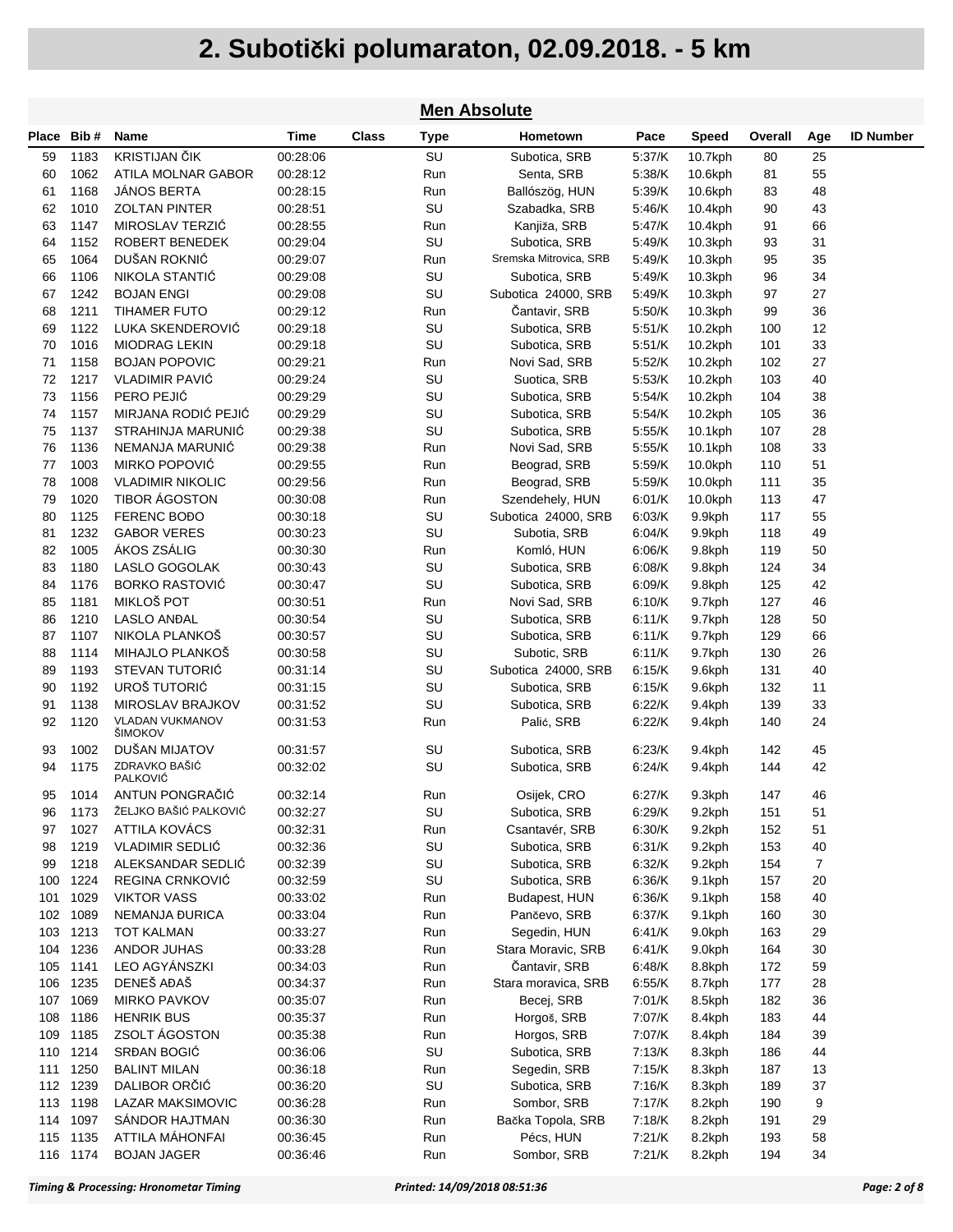| <b>Men Absolute</b> |            |                                         |          |              |      |                       |         |        |         |     |                  |
|---------------------|------------|-----------------------------------------|----------|--------------|------|-----------------------|---------|--------|---------|-----|------------------|
|                     | Place Bib# | <b>Name</b>                             | Time     | <b>Class</b> | Type | Hometown              | Pace    | Speed  | Overall | Age | <b>ID Number</b> |
| 117                 | 1177       | NEMANJA STEFANOVIC                      | 00:36:51 |              | Run  | Beograd, SRB          | 7:22/K  | 8.1kph | 198     | 29  |                  |
| 118                 | 1054       | <b>VLADIMIR ERDELJANOVIC</b>            | 00:37:20 |              | SU   | Subotica, SRB         | 7:28/K  | 8.0kph | 200     | 41  |                  |
| 119                 | 1228       | <b>NIKOLA KOLAR</b>                     | 00:37:49 |              | SU   | Subotica, SRB         | 7:34/K  | 7.9kph | 201     | 13  |                  |
| 120                 | 1134       | FERENC PETŐCZ                           | 00:37:54 |              | Run  | Dunaújváros, HUN      | 7:35/K  | 7.9kph | 203     | 44  |                  |
| 121                 | 1189       | <b>STEFAN STOJANOVIC</b>                | 00:38:33 |              | SU   | Subotica, SRB         | 7:42/K  | 7.8kph | 208     | 13  |                  |
| 122                 | 1101       | <b>VIKTOR LASLO</b>                     | 00:38:59 |              | SU   | Subotica, SRB         | 7:48/K  | 7.7kph | 212     | 6   |                  |
| 123                 | 1098       | EDUARD LASLO                            | 00:39:01 |              | SU   | Subotica, SRB         | 7:48/K  | 7.7kph | 213     | 43  |                  |
| 124                 | 1225       | <b>MIROSLAV MALACKO</b>                 | 00:39:07 |              | SU   | Subotica, SRB         | 7:49/K  | 7.7kph | 214     | 46  |                  |
| 125                 | 1240       | <b>ZORICA MALACKA</b>                   | 00:39:08 |              | SU   | Subotica, SRB         | 7:49/K  | 7.7kph | 215     | 45  |                  |
| 126                 | 1051       | SERGEJ ELOLA ŠARIĆ                      | 00:39:59 |              | Run  | Beograd Zvezdara, SRB | 8:00/K  | 7.5kph | 221     | 36  |                  |
| 127                 | 1234       | DANIEL ZEC                              | 00:40:11 |              | SU   | Subotica, SRB         | 8.02/K  | 7.5kph | 222     | 41  |                  |
| 128                 | 1056       | BOGDAN NIKOLIĆ                          | 00:41:03 |              | Run  | Sombor, SRB           | 8.12/K  | 7.3kph | 224     | 45  |                  |
| 129                 | 1223       | MILOVAN PAVLOVIĆ                        | 00:42:11 |              | SU   | Subotica, SRB         | 8:26/K  | 7.1kph | 226     | 44  |                  |
| 130                 | 1249       | <b>JOVAN BIKAREVIĆ</b>                  | 00:42:50 |              | Run  | Beška, SRB            | 8.34/K  | 7.0kph | 227     | 13  |                  |
| 131                 | 1202       | <b>ATTILA SZABO</b>                     | 00:43:28 |              | SU   | Subotica, SRB         | 8:41/K  | 6.9kph | 228     | 63  |                  |
| 132                 | 1209       | <b>DORDE NIKOLIĆ</b>                    | 00:45:48 |              | Run  | Čantavir, SRB         | 9.09/K  | 6.6kph | 231     | 47  |                  |
| 133                 | 1244       | <b>NESTO MILODANOVC</b>                 | 00:46:15 |              | SU   | Subotica, SRB         | 9:15/K  | 6.5kph | 232     | 49  |                  |
| 134                 | 1205       | <b>ALEKSANDAR</b><br><b>MUTNJAKOVIĆ</b> | 00:53:18 |              | SU   | Subotica, SRB         | 10:39/K | 5.6kph | 233     | 28  |                  |
| 135                 | 1206       | DUŠA VUKOVIĆ                            | 00:53:22 |              | SU   | Subotica, SRB         | 10:40/K | 5.6kph | 234     | 21  |                  |
| 136                 | 1045       | <b>TEODOR PASZTOR</b>                   | 00:54:36 |              | SU   | Subotic, SRB          | 10:55/K | 5.5kph | 235     | 9   |                  |
| 137                 | 1238       | <b>ISTVAN PASZTOR</b>                   | 00:54:38 |              | SU   | Subotica, SRB         | 10:55/K | 5.5kph | 237     | 62  |                  |
| 138                 | 1118       | <b>SLOBODAN VUGDELIJA</b>               | 01:16:24 |              | SU   | Subotica, SRB         | 15:17/K | 3.9kph | 238     | 40  |                  |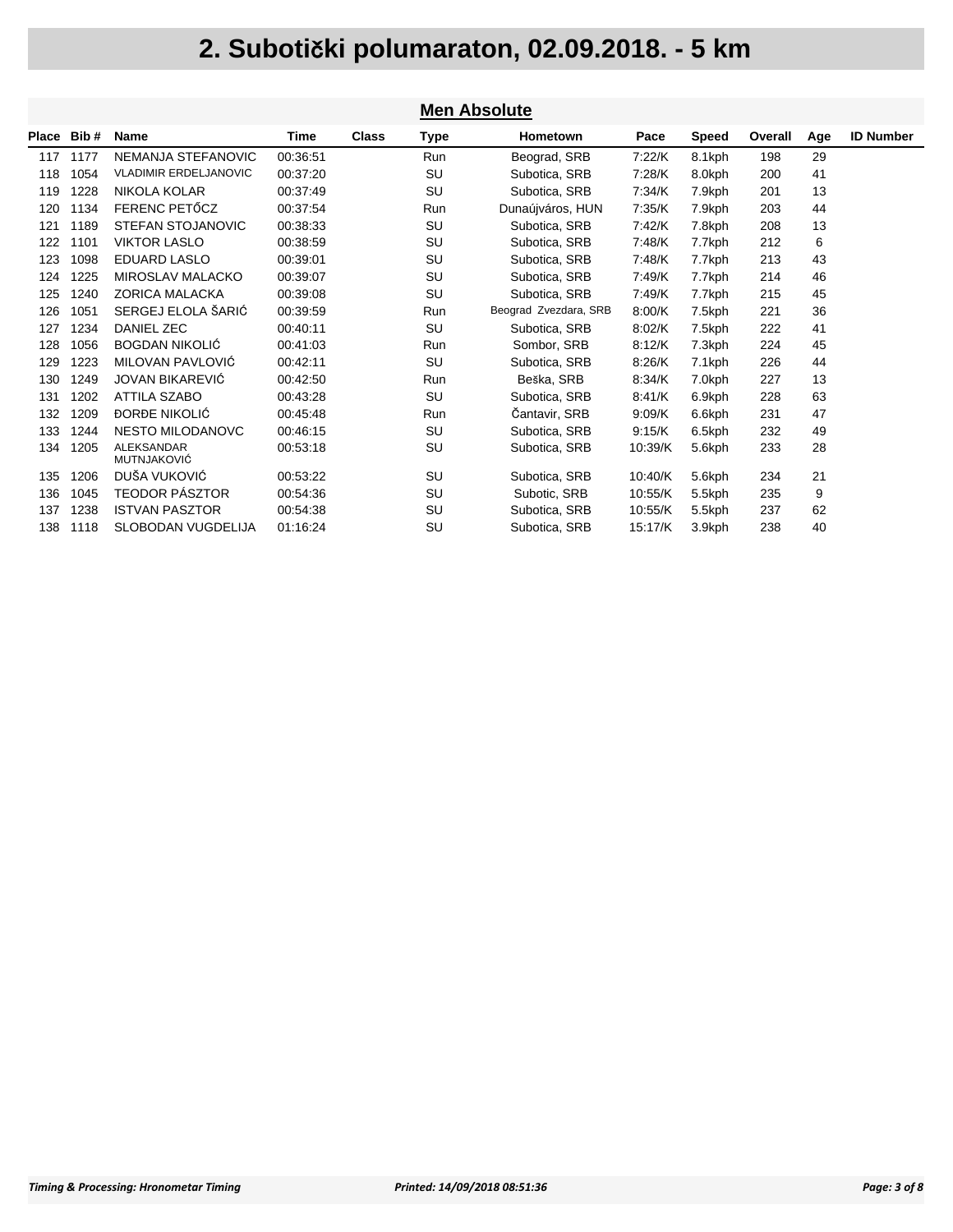| <b>Men SU</b> |              |                                     |                      |       |          |                                |                  |                    |          |                |                  |  |
|---------------|--------------|-------------------------------------|----------------------|-------|----------|--------------------------------|------------------|--------------------|----------|----------------|------------------|--|
|               | Place Bib#   | Name                                | Time                 | Class | Type     | Hometown                       | Pace             | <b>Speed</b>       | Overall  | Age            | <b>ID Number</b> |  |
| 1             | 1151         | ADRIAN MALAGURSKI                   | 00:18:38             |       | SU       | Subotica, SRB                  | 3.43/K           | 16.1kph            | 4        | 22             |                  |  |
| 2             | 1041         | DEJAN TOSENBERGER                   | 00:19:26             |       | SU       | Subotica, SRB                  | 3.53/K           | 15.5kph            | 6        | 20             |                  |  |
| 3             | 1007         | STEFAN ROGIĆ                        | 00:19:32             |       | SU       | Subotica, SRB                  | 3:54/K           | 15.4kph            | 7        | 14             |                  |  |
| 4             | 1026         | <b>ADRIJAN MATATIC</b>              | 00:20:43             |       | SU       | Subotica, SRB                  | 4:08/K           | 14.5kph            | 14       | 30             |                  |  |
| 5             | 1160         | ADAM DUDAŠ                          | 00:20:59             |       | SU       | Subotica, SRB                  | 4:12/K           | 14.3kph            | 16       | 24             |                  |  |
| 6             | 1047         | ALBERT HORVATH                      | 00:21:17             |       | SU       | Subotica 24000, SRB            | 4:15/K           | 14.1kph            | 18       | 30             |                  |  |
| 7             | 1162         | ALEKSANDAR RUSKI                    | 00:22:10             |       | SU       | Szabadka, SRB                  | 4:26/K           | 13.5kph            | 21       | 15             |                  |  |
| 8             | 1085         | <b>MLADEN RAKONJAC</b>              | 00:22:10             |       | SU       | Subotica, SRB                  | 4:26/K           | 13.5kph            | 22       | 34             |                  |  |
| 9             | 1023         | <b>ZSOLT CSIPAK</b>                 | 00:22:33             |       | SU       | Subotica, SRB                  | 4:30/K           | 13.3kph            | 24       | 31             |                  |  |
| 10            | 1074         | RANKO MAJKIĆ                        | 00:22:50             |       | SU       | Subotica, SRB                  | 4:34/K           | 13.1kph            | 27       | 41             |                  |  |
| 11            | 1090         | SRĐAN BOŠNJAK                       | 00:22:56             |       | SU       | Subotica 24000, SRB            | 4:35/K           | 13.1kph            | 29       | 29             |                  |  |
| 12            | 1048         | <b>TEODOR SAKAL</b><br>FRANCIŠKOVIĆ | 00:23:21             |       | SU       | Subotica, SRB                  | 4:40/K           | 12.9kph            | 31       | 18             |                  |  |
| 13            | 1150         | NENAD LUKIĆ                         | 00:24:04             |       | SU       | Subotica, SRB                  | 4:49/K           | 12.5kph            | 37       | 30             |                  |  |
| 14            | 1222         | SINIŠA REPIJA                       | 00:24:07             |       | SU       | Subotica, SRB                  | 4:49/K           | 12.4kph            | 39       | 38             |                  |  |
| 15            | 1161         | <b>BORIS FAĆOL</b>                  | 00:24:23             |       | SU       | Subotica, SRB                  | 4:52/K           | 12.3kph            | 42       | 29             |                  |  |
| 16            | 1116         | MILOŠ ĆUKOVIĆ                       | 00:24:51             |       | SU       | Subotica, SRB                  | 4:58/K           | 12.1kph            | 45       | 32             |                  |  |
| 17            | 1132         | SINIŠA ŠUIĆ                         | 00:24:52             |       | SU       | Subotica, SRB                  | 4:58/K           | 12.1kph            | 46       | 45             |                  |  |
| 18            | 1145         | <b>BORIS BORŠOŠ</b>                 | 00:24:53             |       | SU       | Subotica, SRB                  | 4:58/K           | 12.1kph            | 47       | 11             |                  |  |
| 19            | 1179         | <b>ZOLTAN PAP</b>                   | 00:25:05             |       | SU       | Subotica, SRB                  | 5.01/K           | 12.0kph            | 51       | 39             |                  |  |
| 20            | 1182         | DANIEL VOJNIĆ HAJDU                 | 00:25:12             |       | SU       | Subotica, SRB                  | 5:02/K           | 11.9kph            | 52       | 20             |                  |  |
| 21            | 1063         | <b>SZABOLCS HALASI</b>              | 00:25:14             |       | SU       | Subotica 24000, SRB            | 5.03/K           | 11.9kph            | 53       | 36             |                  |  |
| 22<br>23      | 1226<br>1165 | ZORAN CRNKOVIĆ<br>SIMO TOPOLOVAC    | 00:26:16             |       | SU<br>SU | Subotica, SRB                  | 5:15/K<br>5.18/K | 11.4kph<br>11.3kph | 58       | 45             |                  |  |
| 24            | 1013         | DIMITRIJE ĐURIĆ                     | 00:26:29             |       | SU       | Subotica, SRB                  |                  |                    | 59       | 16             |                  |  |
| 25            | 1221         | <b>BORKO TRKULJA</b>                | 00:26:33<br>00:26:36 |       | SU       | Subotica, SRB<br>Subotica, SRB | 5:18/K<br>5.19/K | 11.3kph<br>11.3kph | 61<br>62 | 18<br>32       |                  |  |
| 26            | 1231         | <b>IGOR PRLJA</b>                   | 00:26:53             |       | SU       | Subotica, SRB                  | 5.22/K           | 11.2kph            | 65       | 39             |                  |  |
| 27            | 1083         | <b>ROBERT MESAROS</b>               | 00:27:06             |       | SU       | Subotica, SRB                  | 5.25/K           | 11.1kph            | 68       | 32             |                  |  |
| 28            | 1149         | <b>TAMAS VARGA</b>                  | 00:27:09             |       | SU       | Subotica, SRB                  | 5:26/K           | 11.1kph            | 69       | 24             |                  |  |
| 29            | 1117         | MÁTÉ AGYÁNSZKI                      | 00:27:10             |       | SU       | Subotica 24000, SRB            | 5:26/K           | 11.0kph            | 70       | 31             |                  |  |
| 30            | 1077         | <b>SASA LJUBICIC</b>                | 00:27:23             |       | SU       | Subotica, SRB                  | 5:28/K           | 11.0kph            | 75       | 29             |                  |  |
| 31            | 1012         | <b>VOJISLAV MILIJIC</b>             | 00:27:54             |       | SU       | Subotica, SRB                  | 5:35/K           | 10.8kph            | 77       | 37             |                  |  |
| 32            | 1183         | KRISTIJAN ČIK                       | 00:28:06             |       | SU       | Subotica, SRB                  | 5:37/K           | 10.7kph            | 80       | 25             |                  |  |
| 33            | 1010         | <b>ZOLTAN PINTER</b>                | 00:28:51             |       | SU       | Szabadka, SRB                  | 5:46/K           | 10.4kph            | 90       | 43             |                  |  |
| 34            | 1152         | ROBERT BENEDEK                      | 00:29:04             |       | SU       | Subotica, SRB                  | 5.49/K           | 10.3kph            | 93       | 31             |                  |  |
| 35            | 1106         | NIKOLA STANTIĆ                      | 00:29:08             |       | SU       | Subotica, SRB                  | 5.49/K           | 10.3kph            | 96       | 34             |                  |  |
| 36            | 1242         | <b>BOJAN ENGI</b>                   | 00:29:08             |       | SU       | Subotica 24000, SRB            | 5:49/K           | 10.3kph            | 97       | 27             |                  |  |
| 37            | 1122         | LUKA SKENDEROVIĆ                    | 00:29:18             |       | SU       | Subotica, SRB                  | 5.51/K           | $10.2$ kph         | 100      | 12             |                  |  |
| 38            | 1016         | <b>MIODRAG LEKIN</b>                | 00:29:18             |       | SU       | Subotica, SRB                  | $5:51/K$         | 10.2kph            | 101      | 33             |                  |  |
| 39            | 1217         | <b>VLADIMIR PAVIĆ</b>               | 00:29:24             |       | SU       | Suotica, SRB                   | 5:53/K           | $10.2$ kph         | 103      | 40             |                  |  |
| 40            | 1156         | PERO PEJIĆ                          | 00:29:29             |       | SU       | Subotica, SRB                  | 5:54/K           | 10.2kph            | 104      | 38             |                  |  |
| 41            | 1157         | MIRJANA RODIĆ PEJIĆ                 | 00:29:29             |       | SU       | Subotica, SRB                  | 5:54/K           | 10.2kph            | 105      | 36             |                  |  |
| 42            | 1137         | STRAHINJA MARUNIĆ                   | 00:29:38             |       | SU       | Subotica, SRB                  | 5:55/K           | 10.1kph            | 107      | 28             |                  |  |
| 43            | 1125         | FERENC BOĐO                         | 00:30:18             |       | SU       | Subotica 24000, SRB            | 6:03/K           | 9.9kph             | 117      | 55             |                  |  |
| 44            | 1232         | <b>GABOR VERES</b>                  | 00:30:23             |       | SU       | Subotia, SRB                   | 6.04/K           | 9.9kph             | 118      | 49             |                  |  |
| 45            | 1180         | LASLO GOGOLAK                       | 00:30:43             |       | SU       | Subotica, SRB                  | 6.08/K           | 9.8kph             | 124      | 34             |                  |  |
| 46            | 1176         | <b>BORKO RASTOVIĆ</b>               | 00:30:47             |       | SU       | Subotica, SRB                  | 6:09/K           | 9.8kph             | 125      | 42             |                  |  |
| 47            | 1210         | <b>LASLO ANĐAL</b>                  | 00:30:54             |       | SU       | Subotica, SRB                  | 6.11/K           | 9.7kph             | 128      | 50             |                  |  |
| 48            | 1107         | NIKOLA PLANKOŠ                      | 00:30:57             |       | SU       | Subotica, SRB                  | 6.11/K           | 9.7kph             | 129      | 66             |                  |  |
| 49            | 1114         | MIHAJLO PLANKOŠ                     | 00:30:58             |       | SU       | Subotic, SRB                   | 6:11/K           | 9.7kph             | 130      | 26             |                  |  |
| 50            | 1193         | STEVAN TUTORIĆ                      | 00:31:14             |       | SU       | Subotica 24000, SRB            | 6:15/K           | 9.6kph             | 131      | 40             |                  |  |
| 51            | 1192         | UROŠ TUTORIĆ                        | 00:31:15             |       | SU       | Subotica, SRB                  | 6.15/K           | 9.6kph             | 132      | 11             |                  |  |
| 52            | 1138         | MIROSLAV BRAJKOV                    | 00:31:52             |       | SU       | Subotica, SRB                  | 6:22/K           | 9.4kph             | 139      | 33             |                  |  |
| 53            | 1002         | DUŠAN MIJATOV                       | 00:31:57             |       | SU       | Subotica, SRB                  | 6.23/K           | 9.4kph             | 142      | 45             |                  |  |
| 54            | 1175         | ZDRAVKO BAŠIĆ<br><b>PALKOVIĆ</b>    | 00:32:02             |       | SU       | Subotica, SRB                  | 6:24/K           | 9.4kph             | 144      | 42             |                  |  |
| 55            | 1173         | ŽELJKO BAŠIĆ PALKOVIĆ               | 00:32:27             |       | SU       | Subotica, SRB                  | 6.29/K           | 9.2kph             | 151      | 51             |                  |  |
| 56            | 1219         | <b>VLADIMIR SEDLIĆ</b>              | 00:32:36             |       | SU       | Subotica, SRB                  | 6:31/K           | 9.2kph             | 153      | 40             |                  |  |
| 57            | 1218         | ALEKSANDAR SEDLIĆ                   | 00:32:39             |       | SU       | Subotica, SRB                  | 6.32/K           | 9.2kph             | 154      | $\overline{7}$ |                  |  |
| 58            | 1224         | REGINA CRNKOVIĆ                     | 00:32:59             |       | SU       | Subotica, SRB                  | 6:36/K           | 9.1kph             | 157      | 20             |                  |  |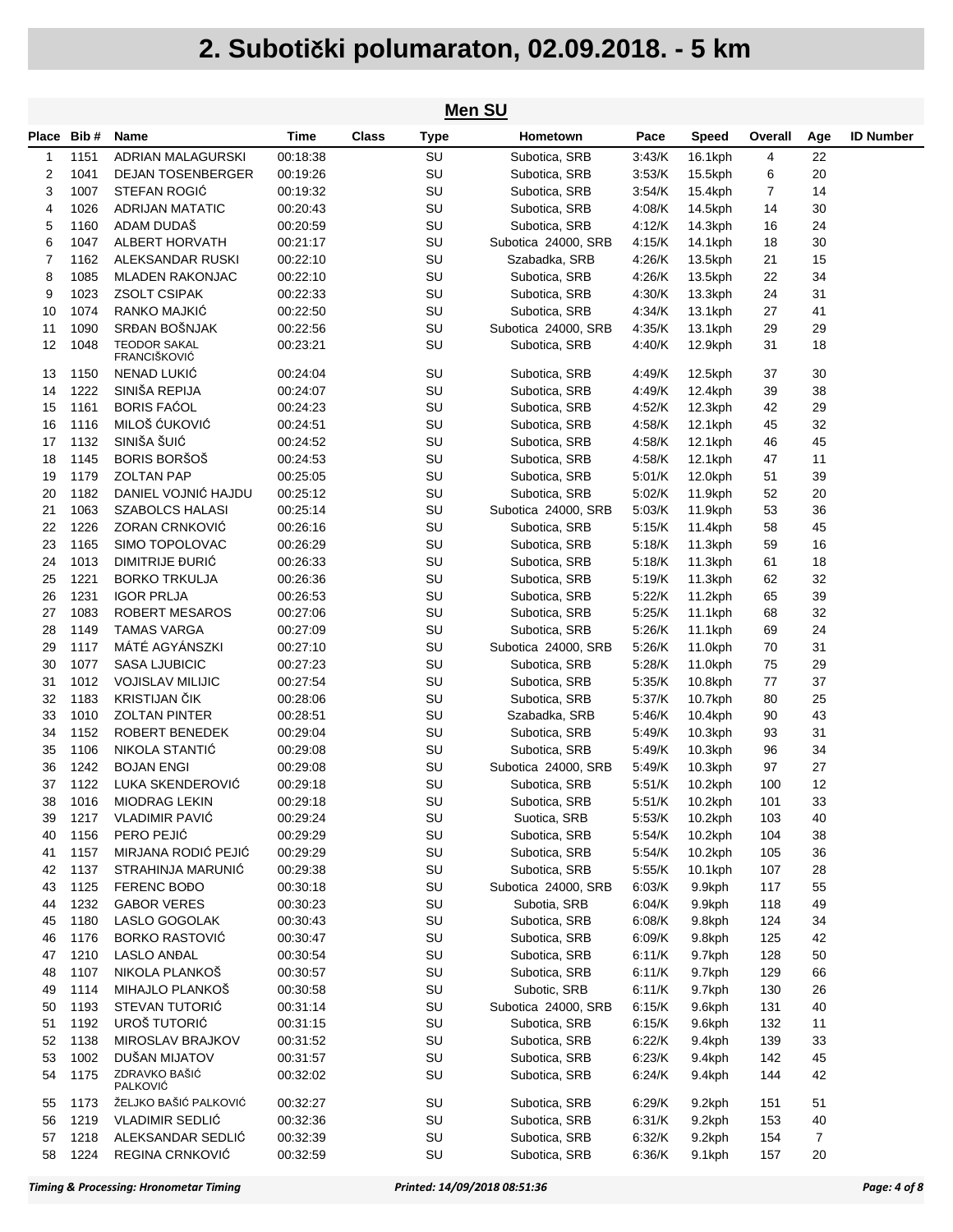|       | <b>Men SU</b> |                                  |          |              |      |               |         |              |         |     |                  |  |  |
|-------|---------------|----------------------------------|----------|--------------|------|---------------|---------|--------------|---------|-----|------------------|--|--|
| Place | Bib#          | <b>Name</b>                      | Time     | <b>Class</b> | Type | Hometown      | Pace    | <b>Speed</b> | Overall | Age | <b>ID Number</b> |  |  |
| 59    | 1214          | SRĐAN BOGIĆ                      | 00:36:06 |              | SU   | Subotica, SRB | 7:13/K  | 8.3kph       | 186     | 44  |                  |  |  |
| 60    | 1239          | DALIBOR ORČIĆ                    | 00:36:20 |              | SU   | Subotica, SRB | 7:16/K  | 8.3kph       | 189     | 37  |                  |  |  |
| 61    | 1054          | VLADIMIR ERDELJANOVIC            | 00:37:20 |              | SU   | Subotica, SRB | 7:28/K  | 8.0kph       | 200     | 41  |                  |  |  |
| 62    | 1228          | <b>NIKOLA KOLAR</b>              | 00:37:49 |              | SU   | Subotica, SRB | 7:34/K  | 7.9kph       | 201     | 13  |                  |  |  |
| 63    | 1189          | <b>STEFAN STOJANOVIC</b>         | 00:38:33 |              | SU   | Subotica, SRB | 7:42/K  | 7.8kph       | 208     | 13  |                  |  |  |
| 64    | 1101          | <b>VIKTOR LASLO</b>              | 00:38:59 |              | SU   | Subotica, SRB | 7:48/K  | 7.7kph       | 212     | 6   |                  |  |  |
| 65    | 1098          | <b>EDUARD LASLO</b>              | 00:39:01 |              | SU   | Subotica, SRB | 7:48/K  | 7.7kph       | 213     | 43  |                  |  |  |
| 66    | 1225          | <b>MIROSLAV MALACKO</b>          | 00:39:07 |              | SU   | Subotica, SRB | 7:49/K  | 7.7kph       | 214     | 46  |                  |  |  |
| 67    | 1240          | <b>ZORICA MALACKA</b>            | 00:39:08 |              | SU   | Subotica, SRB | 7:49/K  | 7.7kph       | 215     | 45  |                  |  |  |
| 68    | 1234          | DANIEL ZEC                       | 00:40:11 |              | SU   | Subotica, SRB | 8.02/K  | 7.5kph       | 222     | 41  |                  |  |  |
| 69    | 1223          | MILOVAN PAVLOVIĆ                 | 00:42:11 |              | SU   | Subotica, SRB | 8.26/K  | 7.1kph       | 226     | 44  |                  |  |  |
| 70    | 1202          | <b>ATTILA SZABO</b>              | 00:43:28 |              | SU   | Subotica, SRB | 8.41/K  | 6.9kph       | 228     | 63  |                  |  |  |
| 71    | 1244          | NESTO MILODANOVC                 | 00:46:15 |              | SU   | Subotica, SRB | 9.15/K  | 6.5kph       | 232     | 49  |                  |  |  |
| 72    | 1205          | ALEKSANDAR<br><b>MUTNJAKOVIĆ</b> | 00:53:18 |              | SU   | Subotica, SRB | 10:39/K | 5.6kph       | 233     | 28  |                  |  |  |
| 73    | 1206          | DUŠA VUKOVIĆ                     | 00:53:22 |              | SU   | Subotica, SRB | 10:40/K | 5.6kph       | 234     | 21  |                  |  |  |
| 74    | 1045          | <b>TEODOR PÁSZTOR</b>            | 00:54:36 |              | SU   | Subotic, SRB  | 10:55/K | 5.5kph       | 235     | 9   |                  |  |  |
| 75    | 1238          | <b>ISTVAN PASZTOR</b>            | 00:54:38 |              | SU   | Subotica, SRB | 10:55/K | 5.5kph       | 237     | 62  |                  |  |  |
| 76    | 1118          | <b>SLOBODAN VUGDELIJA</b>        | 01:16:24 |              | SU   | Subotica, SRB | 15:17/K | 3.9kph       | 238     | 40  |                  |  |  |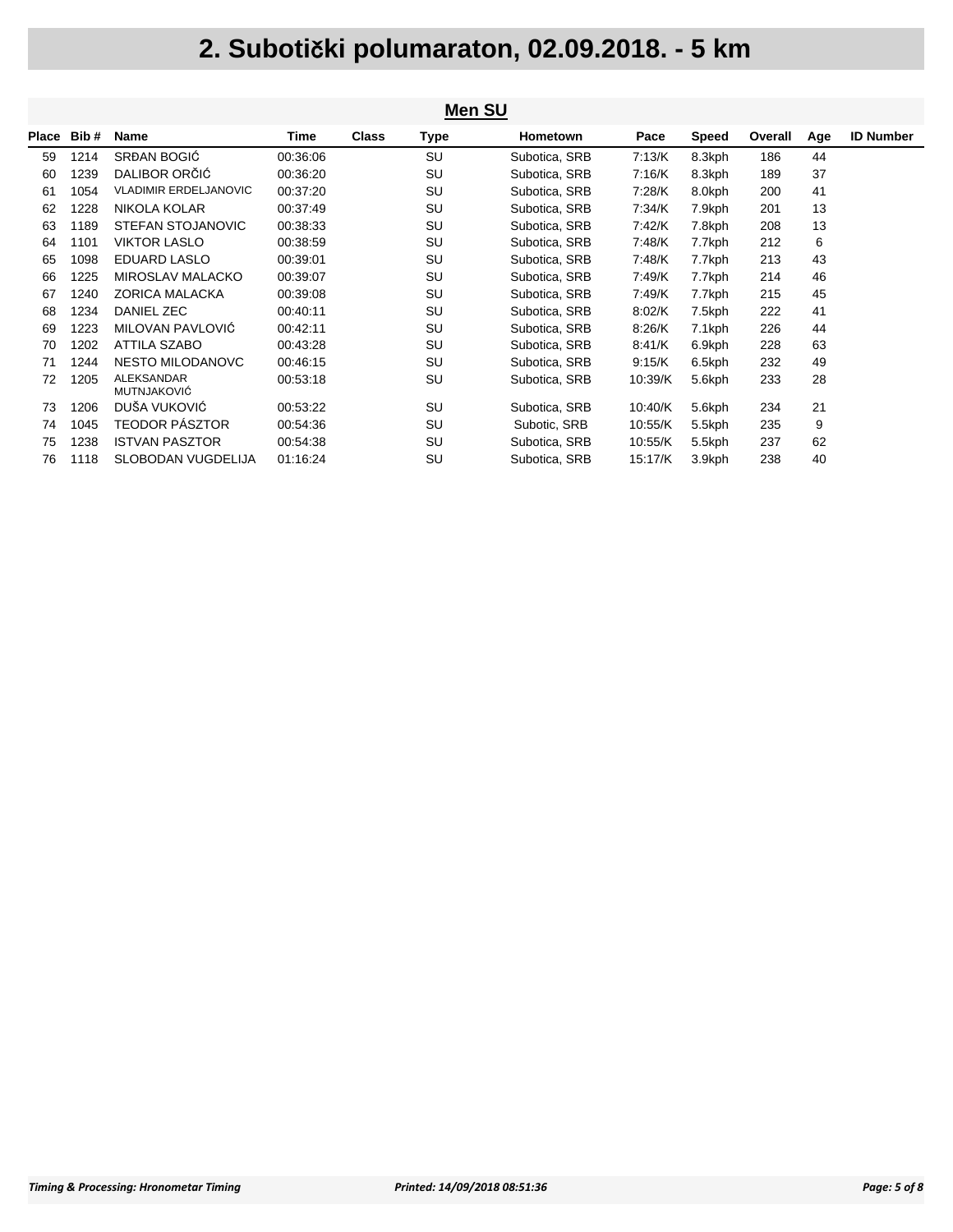| <b>Women Absolute</b> |
|-----------------------|
|-----------------------|

|                | Place Bib# | Name                                | <b>Time</b> | <b>Class</b> | Type | Hometown             | Pace   | Speed      | Overall | Age | <b>ID Number</b> |
|----------------|------------|-------------------------------------|-------------|--------------|------|----------------------|--------|------------|---------|-----|------------------|
| 1              | 1055       | KATARINA POHLOD                     | 00:18:27    |              | Run  | Novi Sad, SRB        | 3:41/K | 16.3kph    | 3       | 30  |                  |
| 2              | 1092       | TIJANA KABIĆ                        | 00:19:38    |              | Run  | Sombor, SRB          | 3:55/K | 15.3kph    | 8       | 34  |                  |
| 3              | 1086       | LUNA VODANA JOVIĆ                   | 00:20:02    |              | SU   | Subotica, SRB        | 4:00/K | 15.0kph    | 10      | 20  |                  |
| 4              | 1108       | VESNA VICKO BOGIŠIĆ                 | 00:21:34    |              | Run  | Novi Sad, SRB        | 4:19/K | 13.9kph    | 19      | 36  |                  |
| 5              | 1233       | <b>LUCY KOVARI</b>                  | 00:22:38    |              | Run  | Budapest, HUN        | 4:31/K | 13.3kph    | 25      | 34  |                  |
| 6              | 1004       | KAROLINA KALAPOŠ                    | 00:23:24    |              | Run  | Bečej, SRB           | 4:41/K | 12.8kph    | 33      | 22  |                  |
| $\overline{7}$ | 1148       | NINA CRNKOVIĆ                       | 00:23:37    |              | SU   | Subotica, SRB        | 4:43/K | 12.7kph    | 35      | 15  |                  |
| 8              | 1011       | ANASZTAZIJA HALLAI                  | 00:24:12    |              | Run  | Backa Topola, SRB    | 4:50/K | 12.4kph    | 40      | 13  |                  |
| 9              | 1078       | TÍMEA LŐRINC                        | 00:24:33    |              | Run  | Senta, SRB           | 4:54/K | 12.2kph    | 44      | 28  |                  |
| 10             | 1144       | LILI KUTI                           | 00:25:02    |              | SU   | Subotica, SRB        | 5:00/K | 12.0kph    | 48      | 11  |                  |
| 11             | 1110       | MILICA MILIĆ                        | 00:25:05    |              | Run  | Sombor, SRB          | 5:01/K | 12.0kph    | 50      | 27  |                  |
| 12             | 1133       | <b>MIHAELA HERT</b>                 | 00:25:18    |              | SU   | Subotica, SRB        | 5:03/K | 11.9kph    | 54      | 38  |                  |
| 13             | 1113       | ZOJA GEORGIJEV                      | 00:25:21    |              | Run  | Beograd Dedinje, SRB | 5:04/K | 11.8kph    | 55      | 15  |                  |
| 14             | 1220       | <b>GORDANA</b><br><b>FRANJKOVIC</b> | 00:26:09    |              | SU   | Suotica, SRB         | 5:14/K | 11.5kph    | 57      | 30  |                  |
| 15             | 1091       | MARINA SOČIN                        | 00:26:46    |              | Run  | Senta, SRB           | 5:21/K | 11.2kph    | 63      | 33  |                  |
| 16             | 1229       | RITA HUSZAR                         | 00:27:12    |              | SU   | Subotia, SRB         | 5:26/K | 11.0kph    | 71      | 45  |                  |
| 17             | 1194       | EMMA MIAVEC                         | 00:27:16    |              | Run  | Novi Sad, SRB        | 5:27/K | 11.0kph    | 72      | 30  |                  |
| 18             | 1093       | <b>BETTINA FARKAS</b>               | 00:27:18    |              | Run  | Magyarkanizsa, SRB   | 5:27/K | 11.0kph    | 73      | 24  |                  |
| 19             | 1068       | <b>MARIJA NOVAKOVIC</b>             | 00:27:19    |              | Run  | Becej, SRB           | 5:28/K | 11.0kph    | 74      | 26  |                  |
| 20             | 1203       | ANDELA BUDIMIR                      | 00:27:56    |              | SU   | Subotica, SRB        | 5:35/K | 10.7kph    | 78      | 11  |                  |
| 21             | 1058       | <b>MARIKA CSIZMAR</b>               | 00:28:04    |              | Run  | Backa Topola, SRB    | 5:37/K | $10.7$ kph | 79      | 41  |                  |
| 22             | 1208       | LIVIJA KARAI                        | 00:28:13    |              | SU   | Subotica, SRB        | 5:38/K | 10.6kph    | 82      | 32  |                  |
| 23             | 1022       | ANDREA DOBOS                        | 00:28:16    |              | Run  | Helvécia, HUN        | 5:39/K | 10.6kph    | 84      | 43  |                  |
| 24             | 1247       | <b>ZSUZSA BERTANE</b>               | 00:28:16    |              | Run  | Ballószög, HUN       | 5:39/K | 10.6kph    | 85      | 46  |                  |
| 25             | 1060       | KORINA MUČI                         | 00:28:29    |              | Run  | Senta, SRB           | 5:42/K | $10.5$ kph | 86      | 34  |                  |
| 26             | 1140       | JELENA ARAMBAŠIĆ                    | 00:28:33    |              | Run  | Bački Jarak, SRB     | 5:42/K | $10.5$ kph | 87      | 28  |                  |
| 27             | 1038       | <b>LORETTA FORGO</b>                | 00:28:40    |              | Run  | Novo Orahovo, SRB    | 5:44/K | $10.5$ kph | 88      | 14  |                  |
| 28             | 1123       | <b>MILICA MEDAK</b>                 | 00:28:44    |              | SU   | Subotica, SRB        | 5:45/K | 10.4kph    | 89      | 37  |                  |
| 29             | 1195       | TAŠA BABIĆ                          | 00:29:02    |              | SU   | Subotica, SRB        | 5:48/K | 10.3kph    | 92      | 12  |                  |
| 30             | 1049       | ENIKŐ BERTA                         | 00:29:07    |              | SU   | Subotica 24000, SRB  | 5:49/K | 10.3kph    | 94      | 29  |                  |
| 31             | 1169       | <b>ADEL TANDI</b>                   | 00:29:10    |              | Run  | Kanjiža, SRB         | 5:50/K | 10.3kph    | 98      | 19  |                  |
| 32             | 1039       | SONJA FITZ DEKET                    | 00:29:35    |              | Run  | Bačka Topola, SRB    | 5:55/K | 10.1kph    | 106     | 38  |                  |
| 33             | 1071       | SZILVIA CSANÁDI                     | 00:29:45    |              | SU   | Subotca, SRB         | 5:57/K | 10.1kph    | 109     | 39  |                  |
| 34             | 1066       | ANDREA KUKLA                        | 00:30:04    |              | SU   | Szabadka, SRB        | 6:01/K | $10.0$ kph | 112     | 25  |                  |
| 35             | 1019       | NOEMI AGOSTON                       | 00:30:10    |              | Run  | Szendehely, HUN      | 6:02/K | $10.0$ kph | 114     | 47  |                  |
| 36             | 1187       | <b>DRAGANA MIKIC</b>                | 00:30:13    |              | Run  | Novi Sad, SRB        | 6:02/K | 9.9kph     | 115     | 51  |                  |
| 37             | 1065       | DANICA GRUJIC FIRANJ                | 00:30:16    |              | Run  | Sombor, SRB          | 6:03/K | 9.9kph     | 116     | 65  |                  |
| 38             | 1040       | <b>VIOLETA SEGEDINSKI</b>           | 00:30:31    |              | Run  | Bečej, SRB           | 6:06/K | 9.8kph     | 120     | 42  |                  |
| 39             | 1204       | <b>MARTA TALPAI</b>                 | 00:30:32    |              | SU   | Subotica, SRB        | 6:06/K | 9.8kph     | 121     | 42  |                  |
| 40             | 1109       | NATASA AGYÁNSZKI                    | 00:30:35    |              | SU   | Szabadka, SRB        | 6:07/K | 9.8kph     | 122     | 33  |                  |
| 41             | 1025       | ABIGÉL SMUK                         | 00:30:41    |              | Run  | Győr, HUN            | 6:08/K | 9.8kph     | 123     | 10  |                  |
| 42             | 1024       | VALÉRIA SZŐKE                       | 00:30:49    |              | Run  | Győr, HUN            | 6:10/K | 9.7kph     | 126     | 40  |                  |
| 43             | 1034       | <b>BILJANA GAGIĆ</b>                | 00:31:46    |              | Run  | Bečej, SRB           | 6:21/K | 9.4kph     | 133     | 36  |                  |
| 44             | 1079       | <b>BRANKA PETRIC SIMIC</b>          | 00:31:46    |              | SU   | Subotica, SRB        | 6:21/K | 9.4kph     | 134     | 42  |                  |
| 45             | 1084       | <b>SILVIA KESEG</b>                 | 00:31:47    |              | SU   | Subotica, SRB        | 6:21/K | 9.4kph     | 135     | 37  |                  |
| 46             | 1104       | BIANKA OZSVÁR                       | 00:31:47    |              | Run  | Čantavir, SRB        | 6:21/K | 9.4kph     | 136     | 19  |                  |
| 47             | 1018       | DIANA PÓSZ                          | 00:31:48    |              | SU   | Subotica, SRB        | 6:21/K | 9.4kph     | 137     | 38  |                  |
| 48             | 1080       | TATJANA ŠKORIĆ                      | 00:31:50    |              | SU   | Subotica 24000, SRB  | 6:22/K | 9.4kph     | 138     | 39  |                  |
| 49             | 1073       | <b>IVA TOKOVIĆ</b>                  | 00:31:55    |              | SU   | Subotica 24000, SRB  | 6:23/K | 9.4kph     | 141     | 19  |                  |
| 50             | 1042       | <b>DANICA GALIC</b>                 | 00:32:01    |              | Run  | Stapar, SRB          | 6:24/K | 9.4kph     | 143     | 29  |                  |
| 51             | 1155       | KRISZTINA MÁRKI                     | 00:32:11    |              | Run  | Palics, SRB          | 6:26/K | 9.3kph     | 145     | 24  |                  |
| 52             | 1017       | LJERKA VUKMIROVIĆ                   | 00:32:14    |              | Run  | Sombor, SRB          | 6:27/K | 9.3kph     | 146     | 39  |                  |
| 53             | 1088       | АЛЕКСАНДРА Б.                       | 00:32:17    |              | SU   | Суботица, SI 6:27/K  |        | 9.3kph     | 148     | 27  |                  |
| 54             | 1121       | <b>KRISZTINA BERKES</b>             | 00:32:18    |              | SU   | Szabadka, SRB        | 6:27/K | 9.3kph     | 149     | 26  |                  |
| 55             | 1102       | NIKOLINA CICO                       | 00:32:24    |              | Run  | Novi Sad, SRB        | 6:29/K | 9.3kph     | 150     | 34  |                  |
| 56             | 1184       | <b>BLANKA CVIJIN</b>                | 00:32:40    |              | SU   | Subotica, SRB        | 6:32/K | 9.2kph     | 155     | 22  |                  |
| 57             | 1076       | <b>TATJANA ANTIC</b>                | 00:32:57    |              | SU   | Subotica 24000, SRB  | 6:35/K | 9.1kph     | 156     | 51  |                  |
| 58             | 1237       | KRISZTINA VIDRÁCS                   | 00:33:03    |              | Run  | Zrenjanin, SRB       | 6:36/K | 9.1kph     | 159     | 36  |                  |
| 59             | 1087       | MILICA JOVANOVIĆ                    | 00:33:04    |              | Run  | Pančevo, SRB         | 6:37/K | 9.1kph     | 161     | 29  |                  |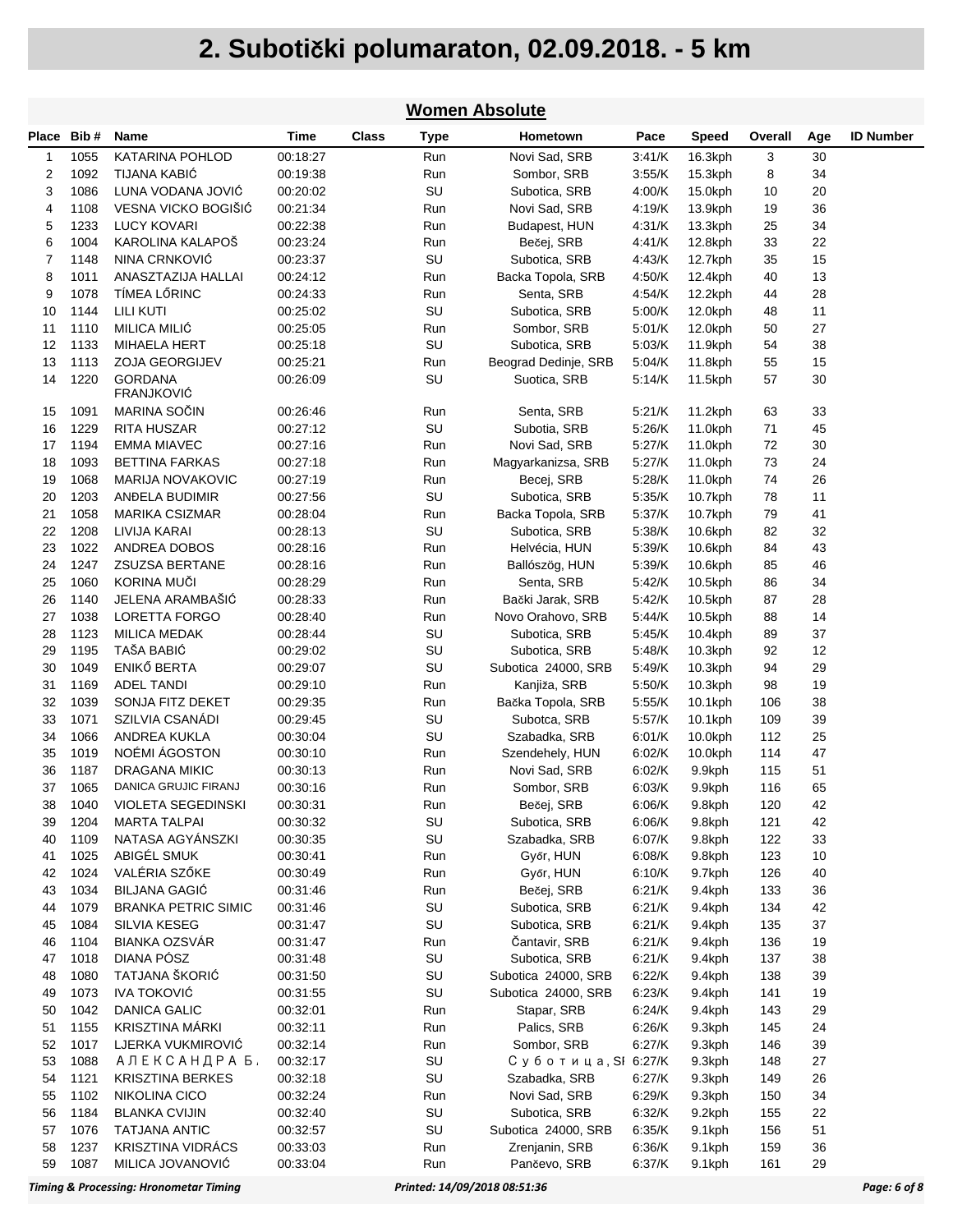|       |      | <b>Women Absolute</b>               |          |              |      |                          |           |              |         |     |                  |  |  |  |  |
|-------|------|-------------------------------------|----------|--------------|------|--------------------------|-----------|--------------|---------|-----|------------------|--|--|--|--|
| Place | Bib# | <b>Name</b>                         | Time     | <b>Class</b> | Type | Hometown                 | Pace      | <b>Speed</b> | Overall | Age | <b>ID Number</b> |  |  |  |  |
| 60    | 1245 | DANIJELA DAKIĆ                      | 00:33:07 |              | SU   | Subotica, SRB            | 6:37/K    | 9.1kph       | 162     | 34  |                  |  |  |  |  |
| 61    | 1067 | MÁRIA TERÉZIA BURÁNY                | 00:33:30 |              | Run  | Tornyos, SRB             | 6.42/K    | 9.0kph       | 165     | 36  |                  |  |  |  |  |
| 62    | 1082 | <b>MILANA ROSIC</b>                 | 00:33:33 |              | Run  | Beograda, SRB            | 6:42/K    | 8.9kph       | 166     | 29  |                  |  |  |  |  |
| 63    | 1188 | DACA KAJGANIC                       | 00:33:33 |              | SU   | Subotica, SRB            | 6.42/K    | 8.9kph       | 167     | 33  |                  |  |  |  |  |
| 64    | 1215 | <b>VIKTORIA RACZ</b>                | 00:33:39 |              | SU   | Subotica, SRB            | $6.44$ /K | 8.9kph       | 168     | 19  |                  |  |  |  |  |
| 65    | 1052 | NIKOLETT NAGY                       | 00:33:40 |              | Run  | Orom, SRB                | 6:44/K    | 8.9kph       | 169     | 18  |                  |  |  |  |  |
| 66    | 1050 | ALISZA SZABO                        | 00:33:40 |              | Run  | Cantavir, SRB            | 6:44/K    | 8.9kph       | 170     | 18  |                  |  |  |  |  |
| 67    | 1028 | SUZANA VEREŠ                        | 00:34:01 |              | SU   | Subotica, SRB            | 6.48/K    | 8.8kph       | 171     | 32  |                  |  |  |  |  |
| 68    | 1095 | <b>ILDIKÓ PLETL</b>                 | 00:34:08 |              | SU   | Szabadka, SRB            | 6.49/K    | 8.8kph       | 173     | 35  |                  |  |  |  |  |
| 69    | 1166 | <b>CSILLA VUKELITY</b>              | 00:34:17 |              | Run  | Csantavér, SRB           | 6:51/K    | 8.8kph       | 174     | 28  |                  |  |  |  |  |
| 70    | 1164 | <b>ZITA FARKAS</b>                  | 00:34:18 |              | Run  | Csantavér, SRB           | 6.51/K    | 8.8kph       | 175     | 36  |                  |  |  |  |  |
| 71    | 1163 | DORINA BORINÉ TÓTH                  | 00:34:28 |              | Run  | Szeged, HUN              | 6:53/K    | 8.7kph       | 176     | 44  |                  |  |  |  |  |
| 72    | 1112 | SLAVKA PETROVIĆ                     | 00:34:41 |              | SU   | Subotica, SRB            | 6:56/K    | 8.7kph       | 178     | 38  |                  |  |  |  |  |
| 73    | 1081 | ZVEZDANA TRUDIĆ                     | 00:34:46 |              | Run  | Beograd, SRB             | 6:57/K    | 8.6kph       | 179     | 60  |                  |  |  |  |  |
| 74    | 1070 | TATJANA KRSTONOŠIĆ                  | 00:34:54 |              | Run  | Becej, SRB               | 6.59/K    | 8.6kph       | 180     | 46  |                  |  |  |  |  |
| 75    | 1035 | MARIJA MANDIĆ                       | 00:34:54 |              | SU   | Subotica 24000, SRB      | 6:59/K    | 8.6kph       | 181     | 40  |                  |  |  |  |  |
| 76    | 1212 | NEDA SAMARDŽIĆ                      | 00:36:06 |              | SU   | Subotica, SRB            | 7:13/K    | 8.3kph       | 185     | 38  |                  |  |  |  |  |
| 77    | 1199 | JELENA PARABAK                      | 00:36:19 |              | SU   | Subotica, SRB            | 7:16/K    | 8.3kph       | 188     | 34  |                  |  |  |  |  |
| 78    | 1094 | SUZANA KEREKEŠ                      | 00:36:38 |              | SU   | Subotica - Kelebija, SRB | 7:19/K    | 8.2kph       | 192     | 44  |                  |  |  |  |  |
| 79    | 1036 | NADA LALOŠEVIĆ                      | 00:36:46 |              | Run  | Sombor, SRB              | 7:21/K    | 8.2kph       | 195     | 53  |                  |  |  |  |  |
| 80    | 1037 | MIROSLAVA ZONJIĆ                    | 00:36:46 |              | Run  | Sombor, SRB              | 7:21/K    | 8.2kph       | 196     | 46  |                  |  |  |  |  |
| 81    | 1207 | KATALIN LIKER                       | 00:36:48 |              | Run  | Algyő, HUN               | 7:21/K    | 8.2kph       | 197     | 60  |                  |  |  |  |  |
| 82    | 1167 | ALEKSANDRA JABLAN                   | 00:37:01 |              | Run  | Bačka Topola, SRB        | 7:24/K    | 8.1kph       | 199     | 26  |                  |  |  |  |  |
| 83    | 1230 | VIKTORIJA CRNKOVIĆ                  | 00:37:52 |              | SU   | Subotica, SRB            | 7:34/K    | 7.9kph       | 202     | 16  |                  |  |  |  |  |
| 84    | 1190 | SANJA STOJANOVIC                    | 00:38:11 |              | SU   | Subotica, SRB            | 7:38/K    | 7.9kph       | 204     | 41  |                  |  |  |  |  |
| 85    | 1100 | SARA LASLO                          | 00:38:19 |              | SU   | Subotica, SRB            | 7:40/K    | 7.8kph       | 205     | 12  |                  |  |  |  |  |
| 86    | 1099 | ERIKA LASLO                         | 00:38:20 |              | SU   | Subotica, SRB            | 7:40/K    | 7.8kph       | 206     | 41  |                  |  |  |  |  |
| 87    | 1031 | DALMA SZILÁGYI                      | 00:38:31 |              | Run  | Budapest, HUN            | 7:42/K    | 7.8kph       | 207     | 25  |                  |  |  |  |  |
| 88    | 1191 | DRENKA BEZBRADICA                   | 00:38:33 |              | Run  | Novi Sad, SRB            | 7:42/K    | 7.8kph       | 209     | 48  |                  |  |  |  |  |
| 89    | 1216 | MIRJANA FILIPOVIĆ                   | 00:38:49 |              | SU   | Subotica, SRB            | 7:46/K    | 7.7kph       | 210     | 54  |                  |  |  |  |  |
| 90    | 1053 | ALEKSANDRA CIKOTA<br>ERDELJANOVIC   | 00:38:54 |              | SU   | Subotica, SRB            | 7:47/K    | 7.7kph       | 211     | 41  |                  |  |  |  |  |
| 91    | 1075 | REBEKA ŠILI                         | 00:39:27 |              | SU   | Subotica, SRB            | 7:53/K    | 7.6kph       | 216     | 10  |                  |  |  |  |  |
| 92    | 1131 | <b>JOVANA NINCIC</b>                | 00:39:32 |              | SU   | Subotica, SRB            | 7:54/K    | 7.6kph       | 217     | 23  |                  |  |  |  |  |
| 93    | 1119 | LENA SKENDEROVIĆ                    | 00:39:35 |              | SU   | Subotica, SRB            | 7:55/K    | 7.6kph       | 218     | 10  |                  |  |  |  |  |
| 94    | 1126 | <b>BRUNA SKENDEROVIĆ</b>            | 00:39:38 |              | SU   | Subotica, SRB            | 7:55/K    | 7.6kph       | 219     | 42  |                  |  |  |  |  |
| 95    | 1072 | SZANELLA SZVRICSEV                  | 00:39:57 |              | SU   | Szabadka, SRB            | 7:59/K    | 7.5kph       | 220     | 28  |                  |  |  |  |  |
| 96    | 1009 | JANA GRKOVIĆ                        | 00:40:20 |              | SU   | Subotica, SRB            | 8.04/K    | 7.4kph       | 223     | 32  |                  |  |  |  |  |
| 97    | 1197 | MILJANA MAKSIMOVIC                  | 00:41:56 |              | Run  | Sombor, SRB              | 8:23/K    | 7.2kph       | 225     | 18  |                  |  |  |  |  |
| 98    | 1142 | MIRJANA IVKOVIĆ<br><b>IVANDEKIĆ</b> | 00:45:24 |              | SU   | Subotica, SRB            | 9:05/K    | 6.6kph       | 229     | 64  |                  |  |  |  |  |
| 99    | 1143 | <b>JASENKA MARUNIĆ</b>              | 00:45:24 |              | SU   | Subotica, SRB            | 9:05/K    | 6.6kph       | 230     | 58  |                  |  |  |  |  |
| 100   | 1046 | <b>KRISZTINA PASZTOR</b>            | 00:54:38 |              | SU   | Subotica, SRB            | 10:55/K   | 5.5kph       | 236     | 38  |                  |  |  |  |  |
| 101   | 1015 | ALEKSANDRA<br><b>MITROVIC</b>       | 01:18:19 |              | Run  | Beograd, SRB             | 15:40/K   | 3.8kph       | 239     | 36  |                  |  |  |  |  |